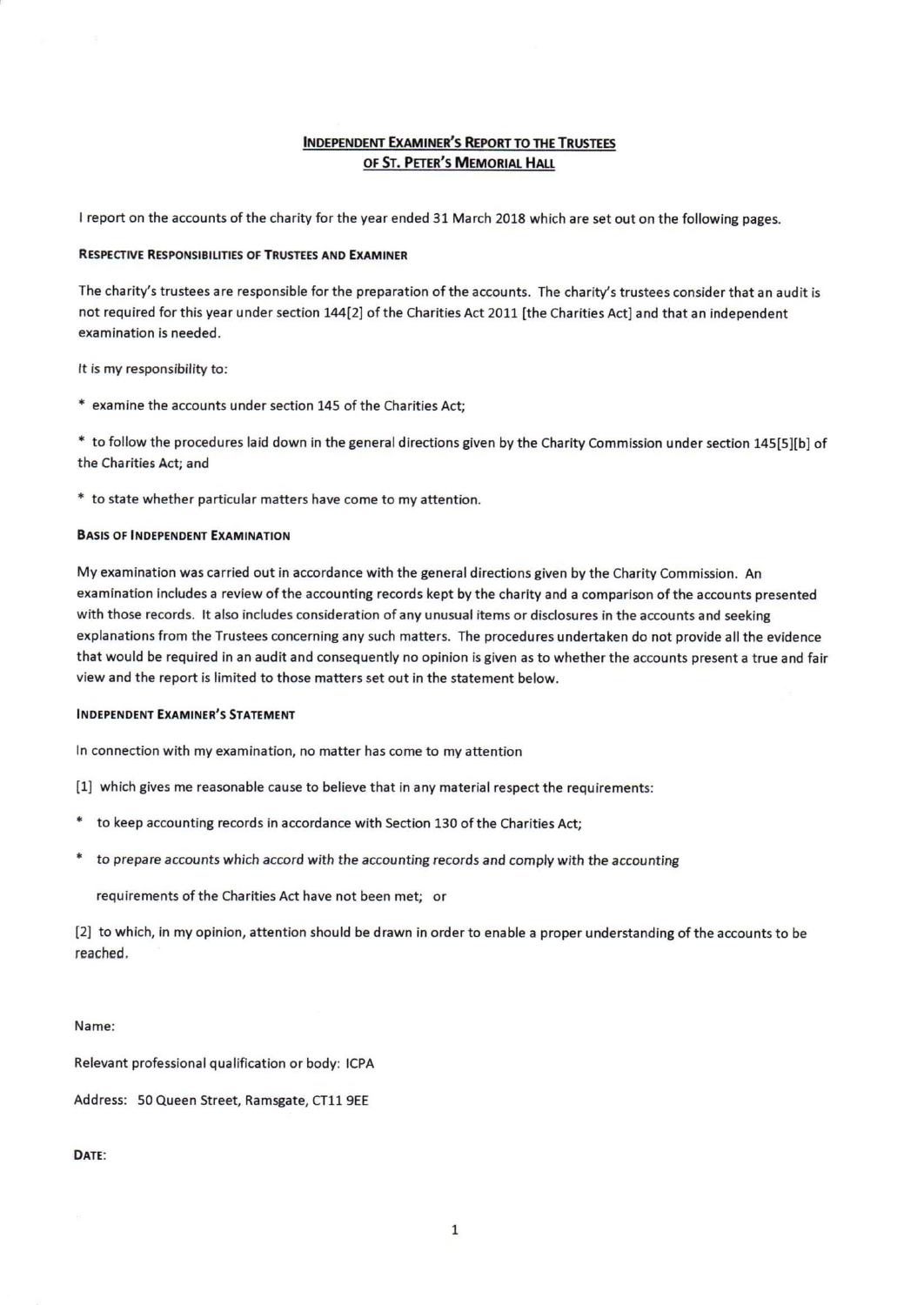### **ST. PETER'S MEMORIAL HALL**

#### BALANCE SHEET AS AT 31<sup>st</sup> DECEMBER 2018

|                                  | <b>NOTE</b> | <b>UNRESTRICTED</b><br><b>FUNDS</b><br>£ | <b>RESTRICTED</b><br><b>FUNDS</b><br>£ | <b>TOTAL</b><br><b>FUNDS</b><br>£ | PRIOR<br>YEAR<br>£ |
|----------------------------------|-------------|------------------------------------------|----------------------------------------|-----------------------------------|--------------------|
| <b>FIXED ASSETS</b>              |             |                                          |                                        |                                   |                    |
| <b>Tangible Assets</b>           | 9           | 50,679                                   |                                        | 50,679                            | 50,885             |
| <b>TOTAL FIXED ASSETS</b>        |             | 50,679                                   |                                        | 50,679                            | 50,885             |
| <b>CURRENT ASSETS</b>            |             |                                          |                                        |                                   |                    |
| Debtors                          | 10          | 434                                      |                                        | 434                               | 537                |
| Cash at bank & in hand           | 11          | 18,056                                   |                                        | 18,056                            | 22,126             |
| <b>TOTAL CURRENT ASSETS</b>      |             | 18,490                                   |                                        | 18,490                            | 22,663             |
| <b>LIABILITIES</b>               |             |                                          |                                        |                                   |                    |
| Creditors: amounts falling due   |             |                                          |                                        |                                   |                    |
| within one year                  | 12          | 313                                      |                                        | 313                               | 5,122              |
| <b>NET CURRENT ASSETS</b>        |             | 18,177                                   |                                        | 18,177                            | 17,541             |
| <b>TOTAL ASSETS LESS CURRENT</b> |             |                                          |                                        |                                   |                    |
| <b>LIABILITIES</b>               |             | 68,856                                   |                                        | 68,856                            | 68,426             |
| <b>NET ASSETS</b>                |             | 68,856                                   |                                        | 68,856                            | 68,426             |
| <b>FUNDS OF THE CHARITY</b>      |             |                                          |                                        |                                   |                    |
| Restricted income funds          |             |                                          |                                        |                                   |                    |
| Unrestricted income funds        | 13          | 68,856                                   |                                        | 68,856                            | 68,426             |
| <b>TOTAL CHARITY FUNDS</b>       |             | 68,856                                   |                                        | 68,856                            | 68,426             |

The notes at pages 5 to 9 form part of these accounts

Approved by the trustees on and signed on their behalf by:

CHAIR OF TRUSTEES

ò,  $\sim$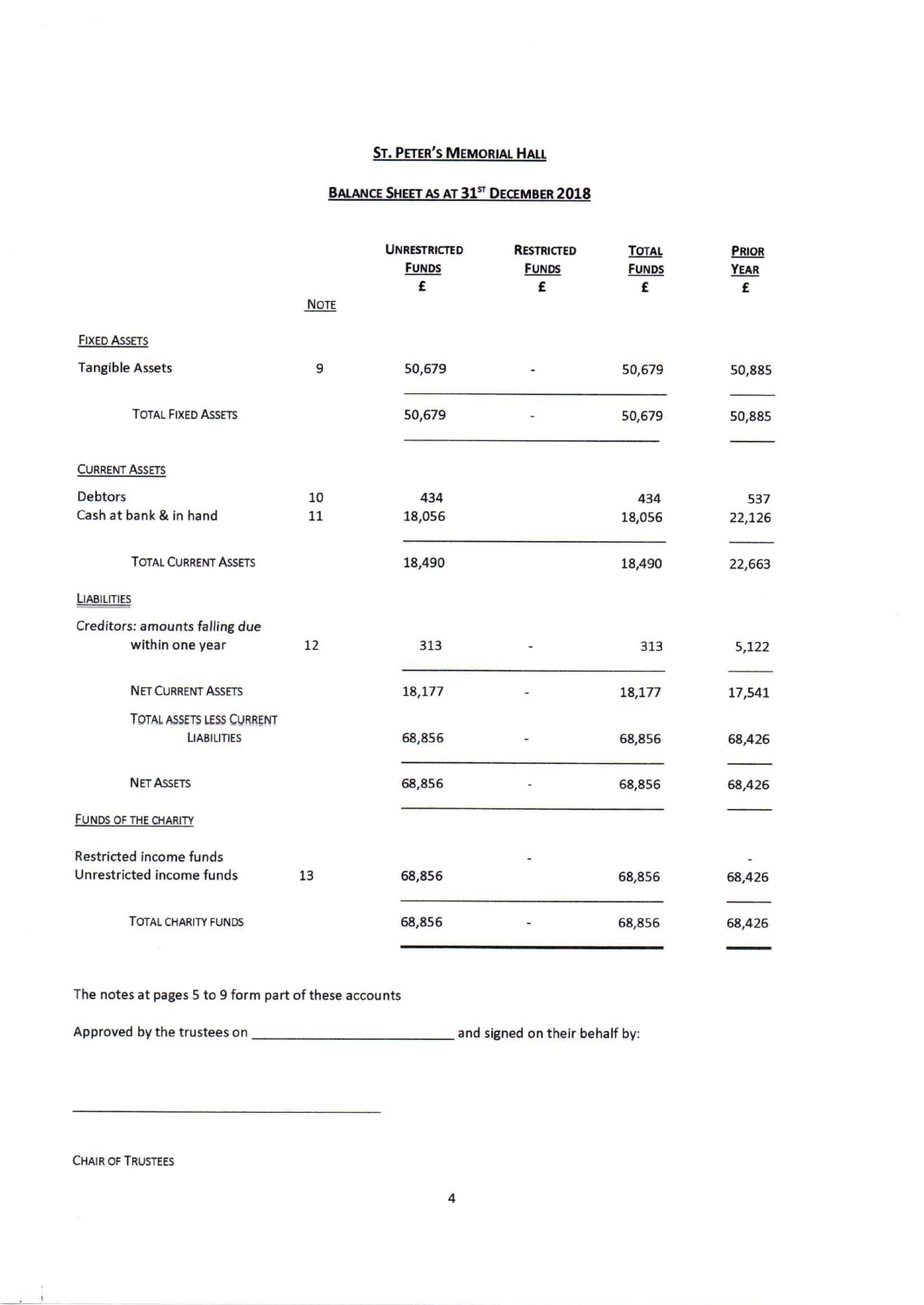**ST. PETER'S MEMORIAL HALL** 

### **REPORT AND ACCOUNTS**

# FOR THE YEAR ENDED 31st DECEMBER 2018

**CHARITY NO.: 274694-R** 

 $\mathcal{A}$